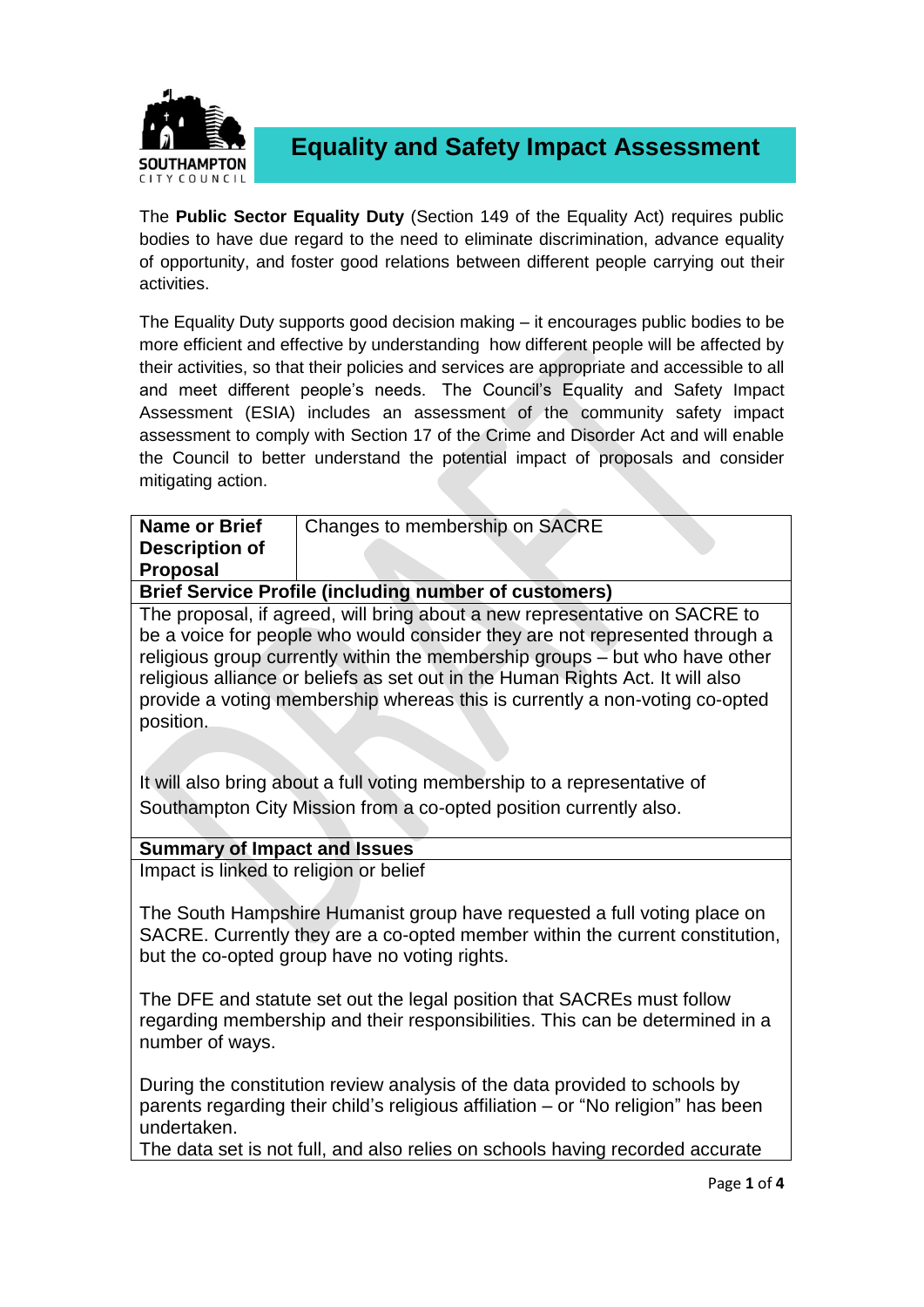information in a non-statutory aspect in their information system. However, it indicates that 40% of the current school population have an aspect of "no religion" filled in. This would therefore support the proposal to widen the groups who may have a full place on SACRE from a current pupil population perspective.

We have not found any evidence to support that the South Hampshire Humanists group would represent the beliefs of all of those who have indicated "No Religion" so a place that can be applied for by people who would consider themselves to be part of a belief system but non-religious is proposed to accommodate.

This will enable a broad range of applicants, who would meet the criteria to be determined, to put forward how they will be able to support the statutory duties of SACRE for a period of an academic year. This will enable a wide group of people to have representation over time to contribute. It will be re-assessed when the most recent census data is available so this is taken into account also for the next review.

A process for application will need to be agreed by a sub-committee, for commencement August 2021. It will need to determine clear criteria for who can apply, criteria for those interested to include information against, an application template, and a timeframe for launching and undertaking the process.

The timeframe should be relevant to the unique membership place.

Co-opted members have an agreed timeframe of membership set for any period

Other SACRE members have a 4-year period of membership

SACRE will need to vote to recommend the proposal or not, or make any amended recommendations. It may be that, if this is not recommended by SACRE, or the cabinet to whom the report will go to next, the South Hampshire Humanists who have previously challenged previous decision to not recommend their group become full members may not be satisfied with this application proposal and may decide to proceed with Judicial Review proceedings.

There may be other groups, who if the South Hampshire Humanists are given a specific member place would then feel not represented. Hence the proposed application for short time-framed positions.

The committee already acknowledged the need to be legally compliant whilst balancing the changing population position in the constitution review in 2020 and strongly felt that the DFE needed to take a national position on this to support all SACREs and review the statute rather than place individual SACREs in a difficult position. It is reasonable to think this may continue to be their position, but as time has passed it also will have given members time to reflect and now re-assess.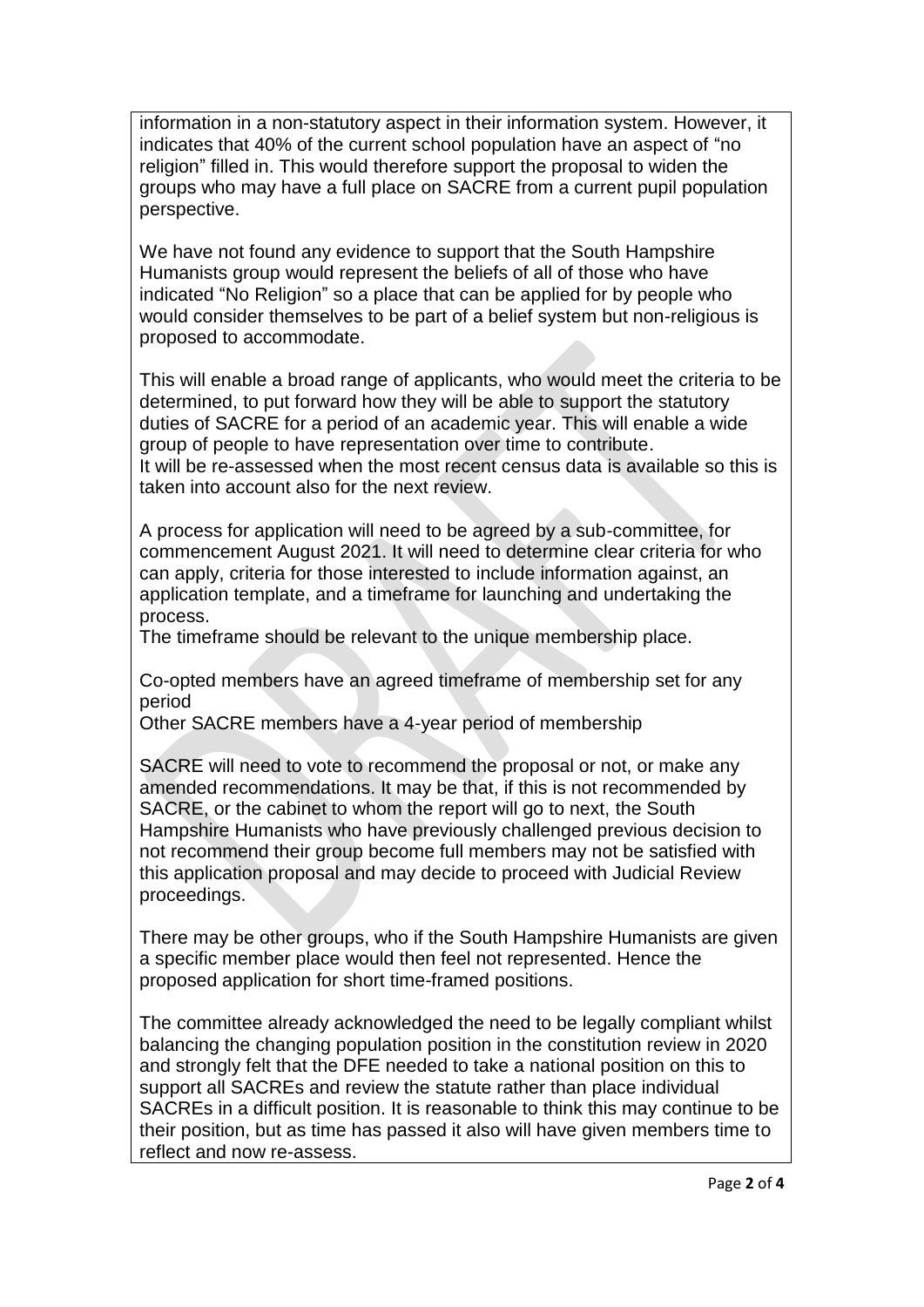Southampton City Mission – a representative of a group of churches has also expressed interest in becoming full voting members of SACRE. It is felt that as a representative of other Christian denominations and other bodies this would be already accommodated for within the current Group A arrangements is SACRE were to vote to recommend this additional member

Impact may be that SACRE may recommend something different to that which is proposed – or that South Hampshire Humanists do not accept the constitution membership amendments proposed.

## **Potential Positive Impacts**

Strengthen the defendable position of good decision making by SACRE by strengthening the good relations between different people.

An additional representative for the indicated large pupil population group, with belief or no religion, who is able to demonstrate they are able to positively contribute to the statutory duties and scope of Southampton SACRE would be of benefit to the diversity of the full membership voting committee members.

Southampton City Mission, representative of a group of local churches, would be able to vote with other members regarding any issues requiring a vote, if made a full member.

## **Potential Impact**

| <b>Impact</b><br><b>Assessment</b> | <b>Details of Impact</b> | <b>Possible Solutions &amp;</b><br><b>Mitigating Actions</b> |
|------------------------------------|--------------------------|--------------------------------------------------------------|
| Age                                |                          |                                                              |
| <b>Disability</b>                  |                          |                                                              |
| <b>Gender</b>                      |                          |                                                              |
| Reassignment                       |                          |                                                              |
| <b>Marriage and</b>                |                          |                                                              |
| <b>Civil</b>                       |                          |                                                              |
| <b>Partnership</b>                 |                          |                                                              |